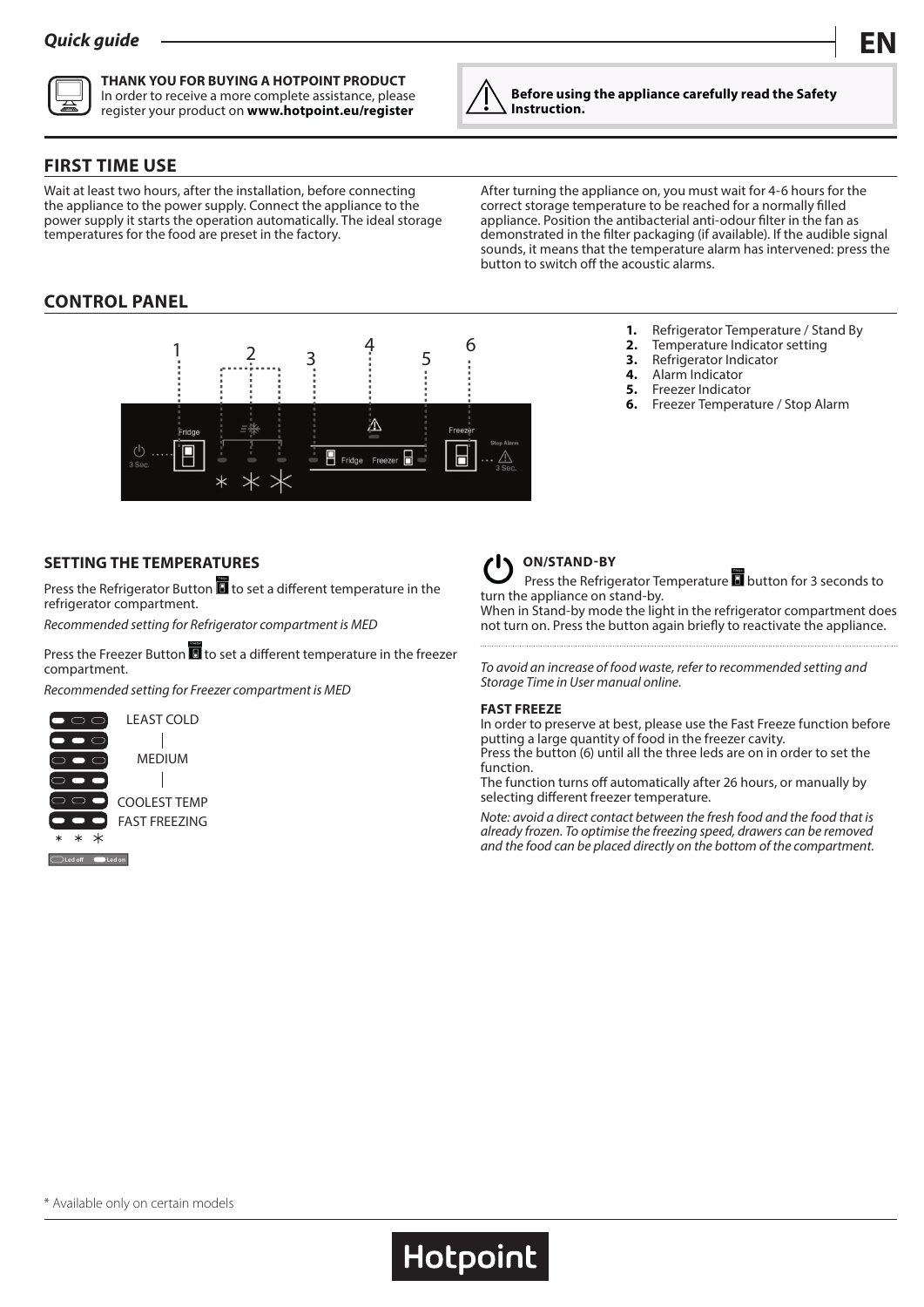## **HOW TO STORE FRESH FOOD AND BEVERAGES**



### **REFRIGERATOR COMPARTMENT**

### **Multiflow Air Distribution**

The multiflow helps to distribute evenly the cold air in the cavity for a better food preservation. Foods can be placed on any shelf of the appliance. Please pay attention to not obstruct the air distribution vents thus ensuring its free movement.

#### **Humidity control\***

Open the humidity regulator (position B) if you want to store food in a less humid environment like fruit, or close it (position A) to store food in a more humid environment like vegetable.



#### *Legend*



**FREEZING ZONE DRAWER** (Max cool zone) Suggested to freeze fresh/cooked food

*The load limits are determined by the particular construction (baskets, containers, flaps, drawers, shelves, etc.), or the load limits are determined by natural load limits.*

#### **Multi Fresh Zone\***

3 temperature selection to optimally preserve: Meat/Fish; Dairy; Fruit/ Veggies, offering also extra storage space for your fresh greens. Settings:

**LOW** = Meat and Fish

**Hotpoint** 

**MID** = Dairy Food (Cheese and Yogurt)

**HIGH** = Fruits and vegetables

For the correct functioning of the "Multi Fresh zone" drawer, it is necessary that:

- the appliance is turned on
- one of the following special functions is not selected: Standby, Cooling-Off, Vacation (in this case, remove the food contained in it).



\* Available only on certain models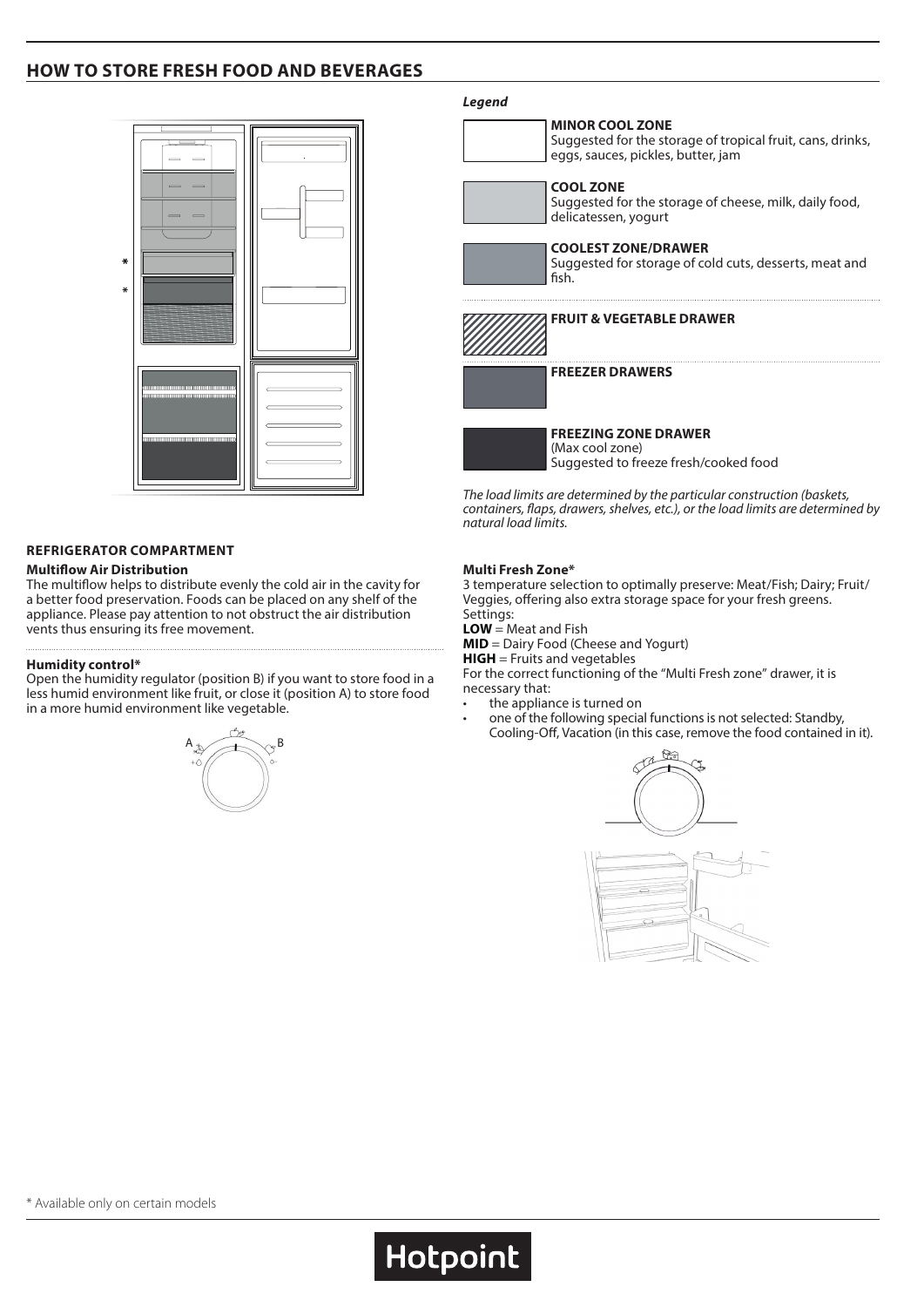### *Light system (depending on model)*



*This product contains a light source of energy efficiency class G*



*This product contains a light source of energy efficiency class G*



*This product contains 2/4 lateral light sources of energy efficiency class F and a top light source of energy class G*



*This product contains a top light source of energy efficiency class G*

### **FREEZER COMPARTMENT**

#### **Total No Frost system**

The Total No Frost system effectively prevents ice formation, avoiding the hassle of manual defrosting both in freezer and fridge cavity. Its ventilation system provides perfect circulation of cold air in both cavities thus avoiding ice builds up.

### *Ice cubes\**

*Fill 2/3 of the ice tray with water and put it back in the freezer compartment. Do not use sharp or pointed objects to remove the ice under any circumstances.*

*The quantity of fresh food that can be frozen in 12 and 24 hours is written on the rating plate.*

## *GENERAL INFORMATION*

*The drawers, baskets and shelves should be kept in their current position unless otherwise specified in this quick guide.*

*The light system inside the refrigerator compartment uses LED lights, allowing for better lighting than with traditional light bulbs, as well as for very low energy consumption.*

### *DISPOSAL*

*Doors and lids of the refrigeration appliance should be removed before disposal in the landfill, to avoid children or animals getting trapped inside.*

#### **Easy access tray***\**

Freezer tray is useful to easily access frequently used products, freeze or simply store leftovers or small items.\*

#### *REMOVING THE DRAWERS*

**Hotpoint** 

*Pull the drawers outwards as far as they will go, lift them up and remove them. To get more volume, the freezer compartment can be used without the drawers.*

*Make sure that the door is closed properly after putting the food back on the grilles/shelves.*

\* Available only on certain models

\*\* Independently tested by IMSL (Industrial Microbiological Services Ltd, UK) using ISO 22196